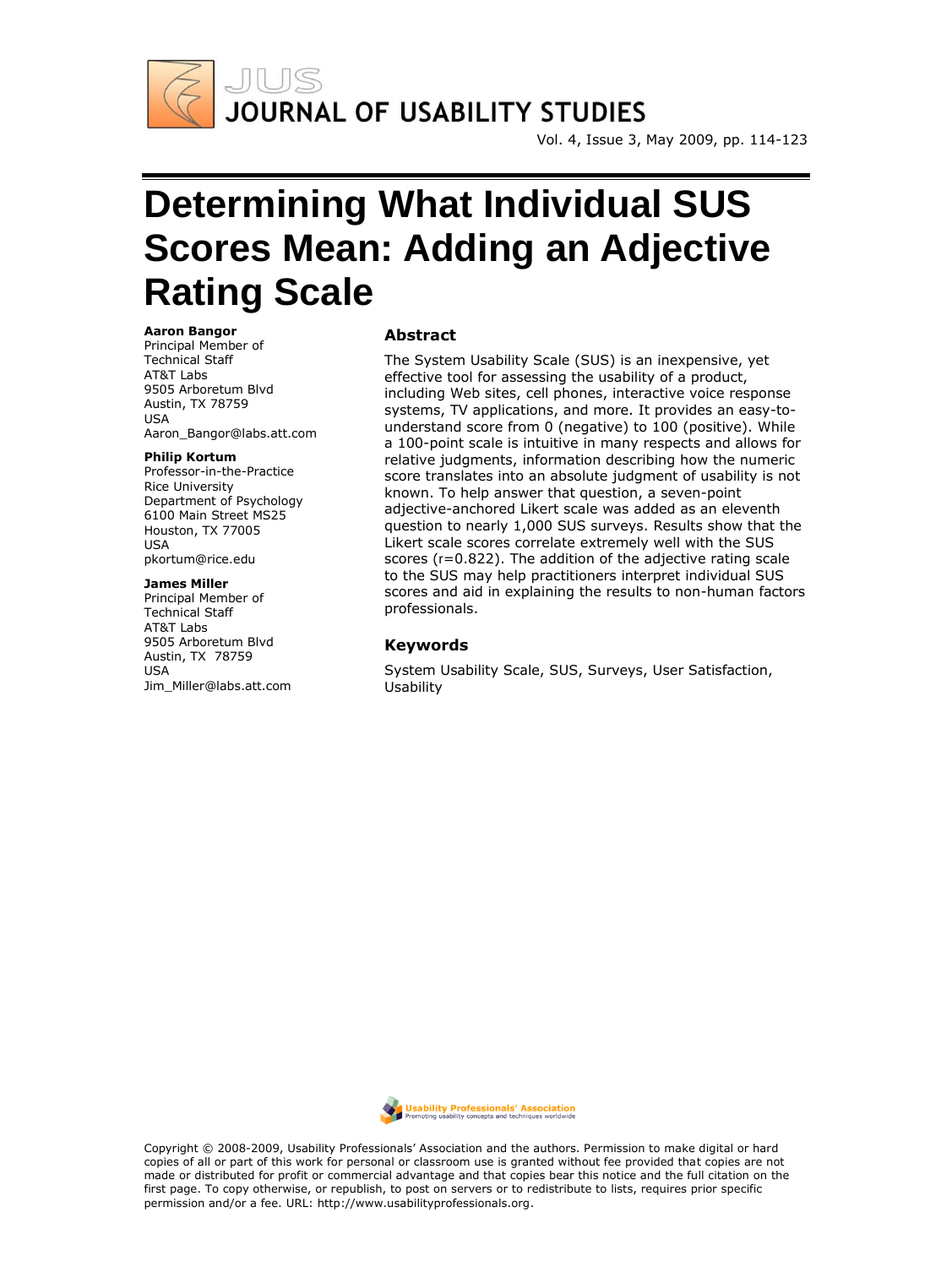## **Introduction**

There are numerous surveys available to usability practitioners to aid them in assessing the usability of a product or service. Many of these surveys are used to evaluate specific types of interfaces, while others can be used to evaluate a wider range of interface types. The System Usability Scale (SUS) (Brooke, 1996) is one of the surveys that can be used to assess the usability of a variety of products or services. There are several characteristics of the SUS that makes its use attractive. First, it is composed of only ten statements, so it is relatively quick and easy for study participants to complete and for administrators to score. Second, it is nonproprietary, so it is cost effective to use and can be scored very quickly, immediately after completion. Third, the SUS is technology agnostic, which means that it can be used by a broad group of usability practitioners to evaluate almost any type of user interface, including Web sites, cell phones, interactive voice response (IVR) systems (both touch-tone and speech), TV applications, and more. Lastly, the result of the survey is a single score, ranging from 0 to 100, and is relatively easy to understand by a wide range of people from other disciplines who work on project teams.

Bangor, Kortum, and Miller (2008) described the results of 2,324 SUS surveys from 206 usability tests collected over a ten year period. In that study, it was found that the SUS was highly reliable (alpha =  $0.91$ ) and useful over a wide range of interface types. The study also concluded that while there was a small, significant correlation between age and SUS scores (SUS scores decreasing with increasing age), there was no effect of gender. Further, it was confirmed that the SUS was predictive of impacts of changes to the user interface on usability when multiple changes to a single product were made over a large number of iterations. Other researchers have also found that the SUS is a compact and effective instrument for measuring usability. Tullis and Stetson (2004) measured the usability of two Web sites using five different surveys (including the Questionnaire for User Interaction Satisfaction [QUIS], the SUS, the Computer System Usability Questionnaire [CSUQ], and two vendor specific surveys) and found that the SUS provided the most reliable results across a wide range of sample sizes. One of the unanswered questions from previous research has been the meaning of a specific SUS score in describing a product's usability. Is a score of 50 sufficient to say that a product is usable, or is a score of 75 or 100 required?

Over the course of the 10 year study reported by Bangor, Kortum, and Miller an anecdotal pattern in the test scores had begun to emerge that equated quite well with letter grades given at most major universities. The concept of applying a letter grade to the usability of the product was appealing because it is familiar to most of the people who work on design teams regardless of their discipline. Having an easy-to-understand, familiar reference point that can be easily understood by engineers and project managers facilitates the communication of the results of testing. Like the standard letter grade scale, products that scored in the 90s were exceptional, products that scored in the 80s were good, and products that scored in the 70s were acceptable. Anything below a 70 had usability issues that were cause for concern. While this concept was intuitive, we believed that a validated scale in which the usability of a product could be assigned an adjective description might be even more useful.

Bangor, Kortum, and Miller reported the results of a pilot study that sought to map descriptive adjectives (e.g., good, awful, etc.) to the range of SUS scores. This paper presents the final results of that study.

## **Methods**

The SUS is composed of ten statements, each having a five-point scale that ranges from *Strongly Disagree* to *Strongly Agree*. There are five positive statements and five negative statements, which alternate. While the SUS has been demonstrated to be fundamentally sound, our group found that some small changes helped participants complete the SUS. First, a short set of instructions were added that reminded them to mark a response to every statement and not to dwell too long on any one statement. Second, the term *cumbersome* in the original Statement 8 was replaced with *awkward*. (This same change was independently made by Finstad, 2006.) Finally, the term *system* was changed to *product*, based on participant feedback. The current SUS form being used in our laboratories is shown in Figure 1.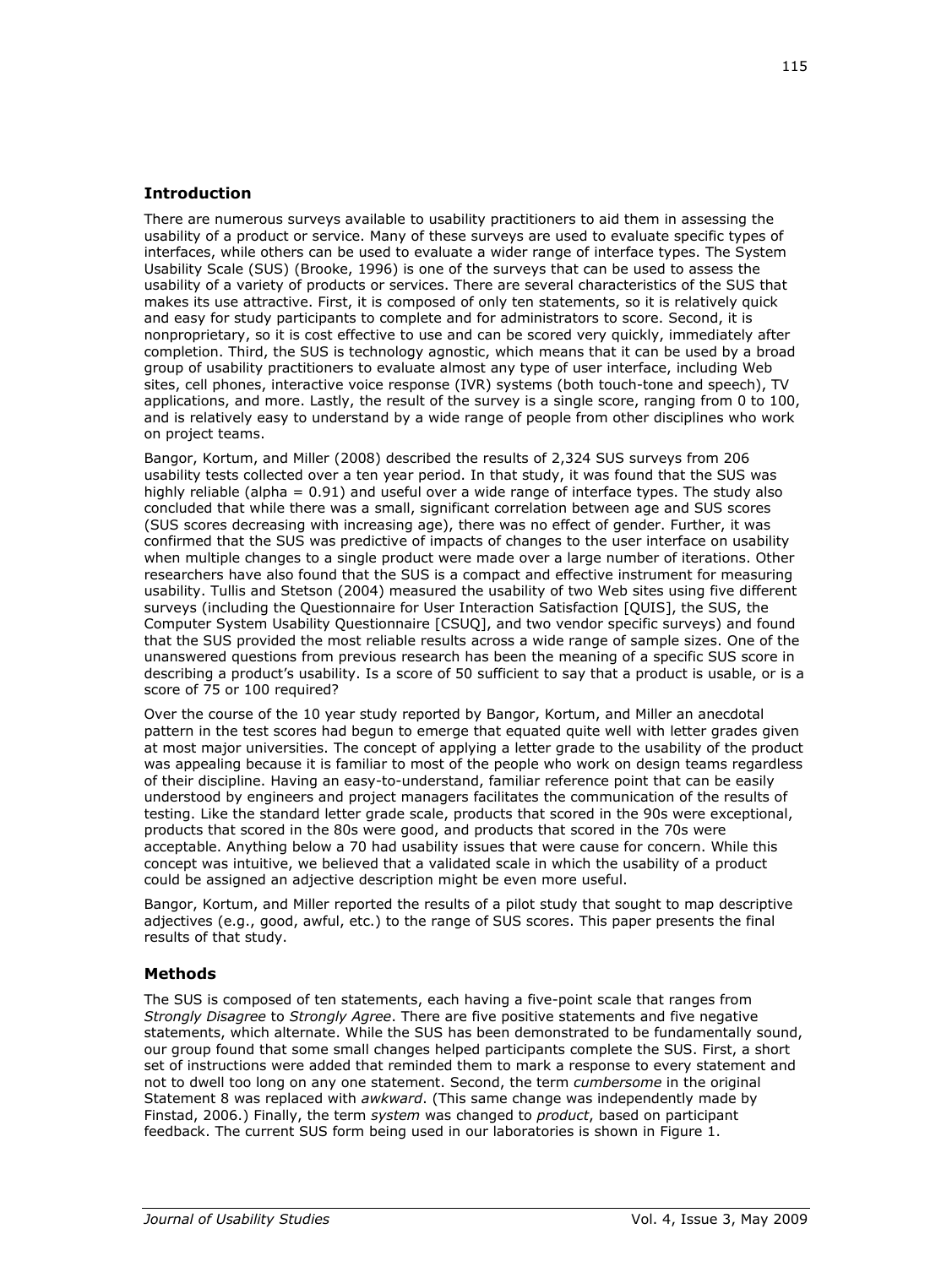Please check the box that reflects your immediate response to each statement. Don't think too long about each statement. Make sure you respond to every statement. If you don't know how to respond, simply check box "3."

|                                                                                                      | <b>Strongly</b><br><b>Disagree</b> |        | <b>Strongly</b><br>Agree |
|------------------------------------------------------------------------------------------------------|------------------------------------|--------|--------------------------|
| 1. I think that I would like to use this<br>product frequently.                                      | 2<br>1                             | 3<br>4 | 5                        |
| I found the product unnecessarily<br>2.<br>complex.                                                  | $\overline{2}$<br>1                | 3<br>4 | 5                        |
| 3. I thought the product was easy to use.                                                            | 2<br>1                             | 3<br>4 | 5                        |
| 4. I think that I would need the support<br>of a technical person to be able to use<br>this product. | $\overline{c}$<br>1                | 3<br>4 | 5                        |
| 5. I found the various functions in the<br>product were well integrated.                             | $\overline{c}$<br>1                | 3<br>4 | 5                        |
| I thought there was too much<br>6.<br>inconsistency in this product.                                 | $\overline{2}$<br>1                | 3<br>4 | 5                        |
| 7. I imagine that most people would<br>learn to use this product very quickly.                       | $\overline{2}$<br>1                | 3<br>4 | 5                        |
| 8. I found the product very awkward to<br>use.                                                       | 2<br>1                             | 3<br>4 | 5                        |
| I felt very confident using the<br>9.<br>product.                                                    | 2<br>1                             | 3<br>4 | 5                        |
| 10. I needed to learn a lot of things<br>before I could get going with this<br>product.              | $\overline{c}$<br>$\mathbf{1}$     | 3<br>4 | 5                        |

Figure 1. Our current version of the System Usability Scale (SUS), showing the minor modifications to the original Brookes instrument

We have used this version of the SUS in almost all of the surveys we have conducted, which to date is nearly 3,500 surveys within 273 studies. It has proven to be a robust tool, having been used many times to evaluate a wide range of interfaces that include Web sites, cell phones, IVR, GUI, hardware, and TV user interfaces. In all of these cases, participants performed a representative sample of tasks for the product (usually in formative usability tests) and then, before any discussion with the moderator, completed the survey. Table 1 lists survey count and mean scores by user interface type.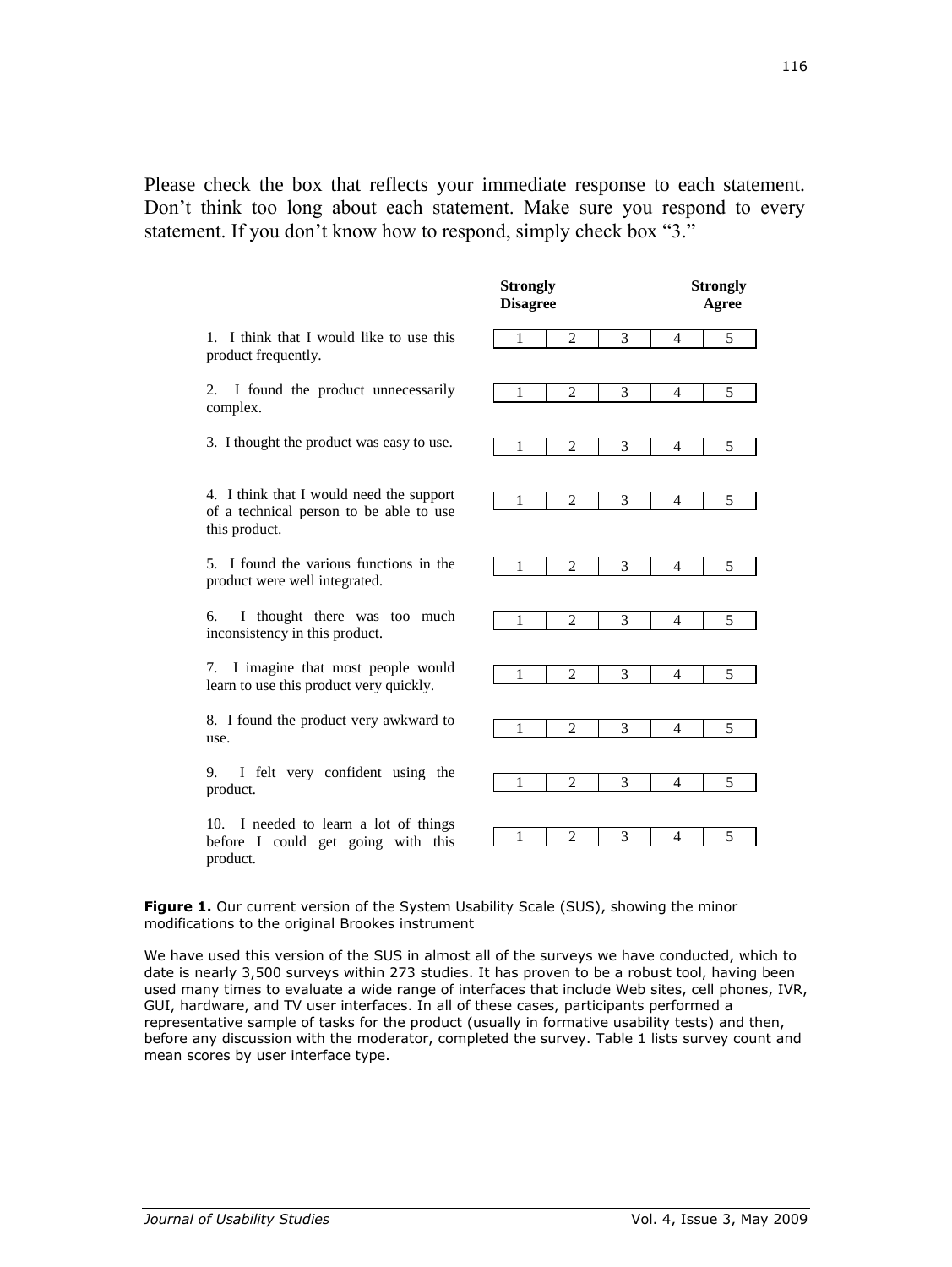| <b>Interface Type</b> | <b>Total Count</b> | Count for this study | <b>Total Mean Score</b> |
|-----------------------|--------------------|----------------------|-------------------------|
| Web                   | 1433 (41%)         | 317 (33%)            | 68.2                    |
| Cell phones           | 593 (17%)          | 372 (39%)            | 65.9                    |
| <b>IVR</b>            | 573 (17%)          | 228 (23%)            | 72.4                    |
| GUI                   | 250 (7%)           | 12 (1%)              | 76.2                    |
| Hardware              | 237 (7%)           | $0(0\%)$             | 71.8                    |
| TV                    | 185 (5%)           | 35 (4%)              | 67.8                    |
| Total                 | 3463               | 964                  | 69.5                    |

|  |  | Table 1. Summary of SUS Scores by User Interface Type |  |
|--|--|-------------------------------------------------------|--|

The overall mean of about 70 has remained constant for some time now. It is slightly lower than the median score of 70.5, which reflects the negative skew to the set of study mean scores. In fact, fewer than 5% of all studies have a mean score of below 50 (although 18% of surveys fall below a score of 50). The quartile breakdown of study mean scores is shown in Table 2.

| <b>Quartile</b> | <b>Lower Bound</b> | <b>Upper Bound</b> |
|-----------------|--------------------|--------------------|
|                 | 30.0               | 62.6               |
|                 | 62.6               | 70.5               |
|                 | 70.5               | 77.8               |
| -4              | 77.8               | 93.9               |

**Table 2.** Quartiles for SUS Study Mean Scores (n=273 studies)

# *Adding an Adjective Scale*

Having a large database of SUS scores to use as a benchmark is useful because it allows the practitioner to make relative judgments of product usability, either from iteration-to-iteration or to comparable applications. However, one question that is often asked by project team members, as well as other usability practitioners, remains: "What is the absolute usability associated with any individual SUS score?" In order to help answer this question, a study was conducted that added an eleventh question to the SUS. However, instead of following the SUS format, a seven-point, adjective-anchored Likert scale was used to determine if a word or phrase could be associated with a small range of SUS scores. A subjective image quality rating scale (Bangor, 2000; Olacsi, 1998) was adapted, with the terms *Marginal* and *Passable* dropped as being too similar to *OK* for the diverse user population that participate in our studies.

The phrasing of the prompt has three components. First, it preserves the overall wording from the original rating scale. Second, it uses the term *user-friendliness* because it is a widely known synonym for the concept of usability. Finally, the term *product* is used consistently with our version of the SUS. Figure 2 shows the adjective rating scale.

11. Overall, I would rate the user-friendliness of this product as:

| <b>II.</b> OVEIGII, I WOUIU TALE LITE USEI THEHUIHESS OF LITIS DIVUULL AS. |       |      |    |      |           |                    |
|----------------------------------------------------------------------------|-------|------|----|------|-----------|--------------------|
|                                                                            |       |      |    |      |           |                    |
| Worst<br>Imaginable                                                        | Awful | Poor | ΟK | Good | Excellent | Best<br>Imaginable |
|                                                                            |       |      |    |      |           |                    |

**Figure 2.** The adjective rating scale added to the SUS.

# *Procedure*

The adjective rating scale statement was added at the bottom of the same page as the SUS and participants filled it out immediately after they gave their SUS ratings. The SUS with the added adjective scale was administered to 964 participants. It was used in the same wide range of studies as the SUS data reported by Bangor, Kortum, and Miller (2008), including all of the user interface modalities, across a wide age range (Mean=40.4, SD=13.9, Range: 18-81 years) and an approximately equal balance of gender (Female=474, Male=490). The modified SUS was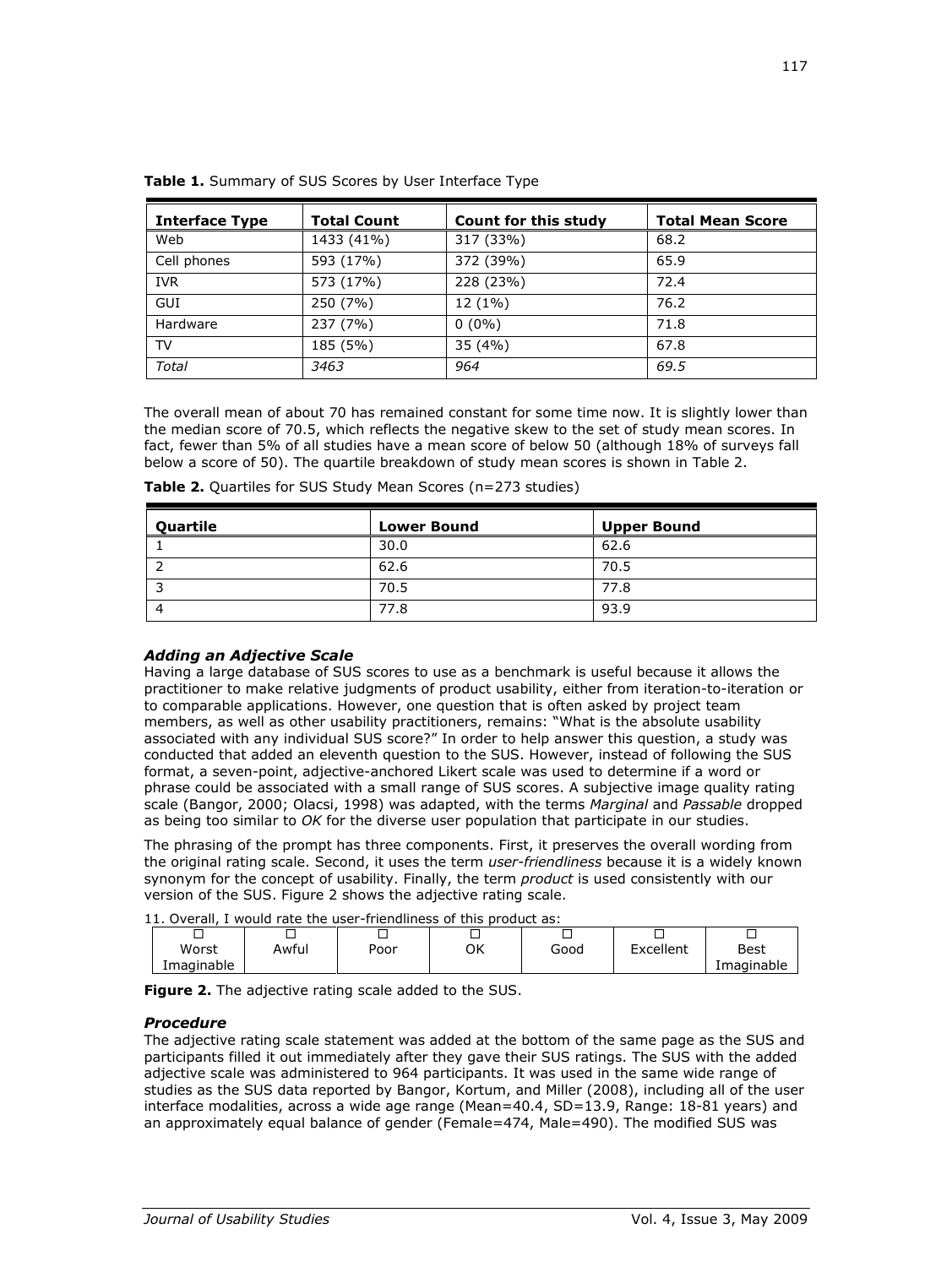used in all studies in which we would have normally administered the SUS during this data collection period.

## **Results**

For analysis, numerical equivalents of 1 through 7 were assigned to the adjectives from Worst Imaginable to Best Imaginable, respectively. First, a correlational analysis was conducted to determine how well the ratings (using the adjective rating scale) matched the corresponding SUS scores given by participants (i.e., via their ten individual ratings). Results are highly significant (α<0.01) with *r*=0.822. These results are consistent with the results found in our pilot study (Bangor, Kortum, & Miller, 2008). In the pilot study, 212 surveys were used and a correlation of *r*=0.806 was found between the SUS score and an identical adjective rating scale. This correlation was viewed with some caution at the time however, because only a few of the interface modes were included in the data set and there was a marked lack of data points at the extreme ends of the adjective rating scale.

The mean score for each adjective rating for the current study is listed in Table 3 and show in Figure 3.

| <b>Adjective</b> | Count | <b>Mean SUS Score</b> | <b>Standard Deviation</b> |
|------------------|-------|-----------------------|---------------------------|
| Worst Imaginable | 4     | 12.5                  | 13.1                      |
| Awful            | 22    | 20.3                  | 11.3                      |
| Poor             | 72    | 35.7                  | 12.6                      |
| OK               | 211   | 50.9                  | 13.8                      |
| Good             | 345   | 71.4                  | 11.6                      |
| Excellent        | 289   | 85.5                  | 10.4                      |
| Best Imaginable  | 16    | 90.9                  | 13.4                      |

**Table 3.** Descriptive Statistics of SUS Scores for Adjective Ratings\*

\*Total count equaled 959 due to 5 surveys that did not properly use the rating scale.

All of the adjectives are significantly different, except for Worst Imaginable and Awful. The seven adjectives span almost the entire 100 point range of SUS scores, although the end points have relatively few data points.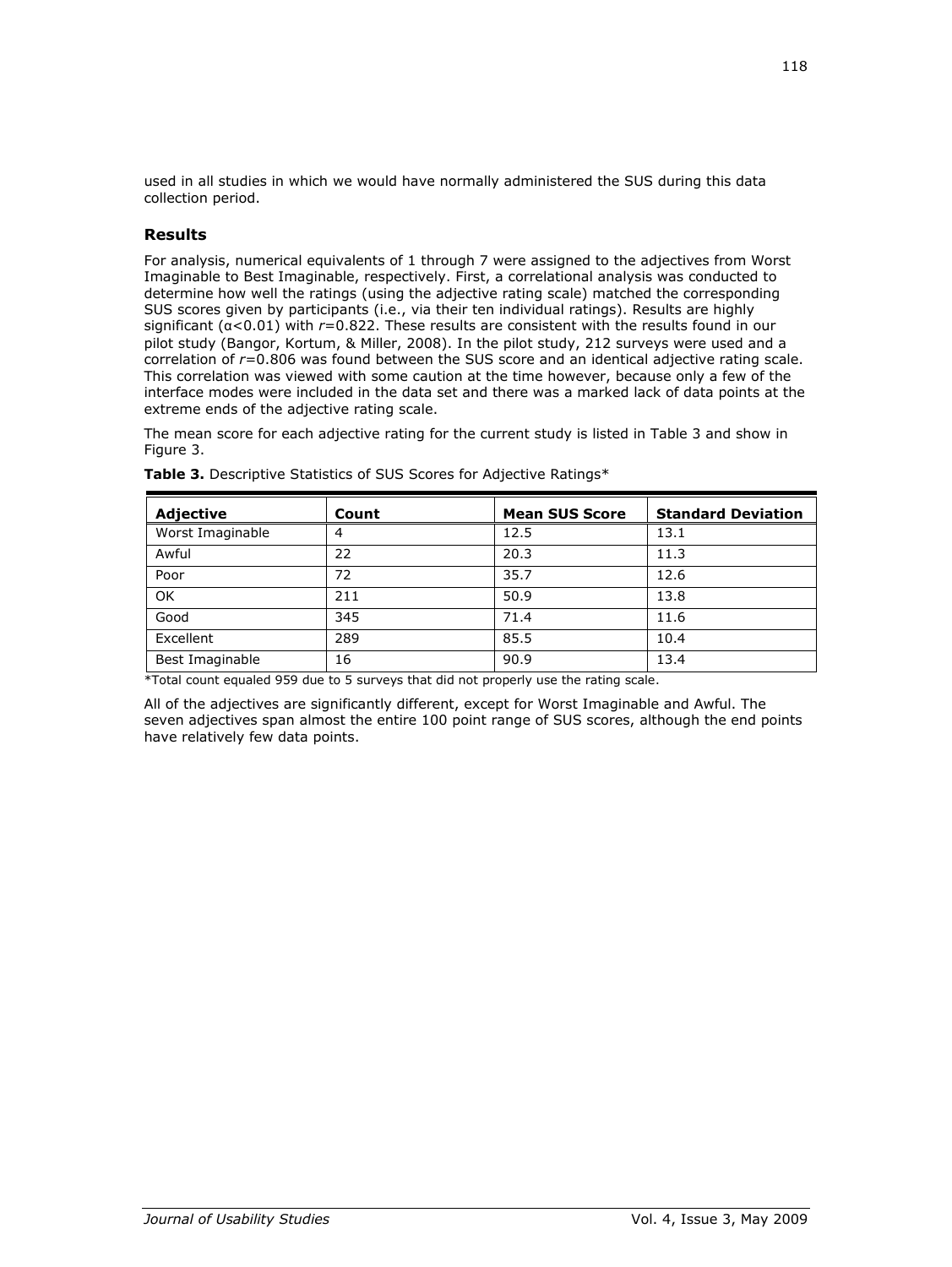

**Figure 3.** Mean SUS score ratings corresponding to the seven adjective ratings (error bars +/one standard error of the mean)

## **Discussion**

The finding that the adjective rating scale very closely matches the SUS scale suggests that it is a useful tool in helping to provide a subjective label for an individual study's mean SUS score. Given the strength of the correlation, it may be tempting to think about using the single question adjective rating alone, in place of the SUS. Certainly administration of a single item instrument would be more efficient, and the result would be an easy to interpret metric that could be quickly shared within the product team. However, there are several reasons why using a single item scale alone may not be the best course. First, in the absence of objective measures, like task success rates or time-on-task measures, we cannot adequately determine whether the SUS or the adjective rating scale is the more accurate metric. Indeed, anecdotal evidence in our lab suggests that a test participant may provide a favorable SUS score, yet fail to complete the tasks being tested. The reverse has also been observed. Collecting this kind of corroborating data is an effort that we will be undertaking in future studies.

Second, psychometric theory suggests that multiple questions are generally superior to a single question. Many studies have found that multiple question surveys tend to yield more reliable results than single question surveys. For example, in a study of overall job satisfaction, Oshagbemi (1999) found that single item measures tended to produce a higher score on job satisfaction than did the comparable multi-question surveys. Because specific elements of dissatisfaction could not be uniquely addressed, the single question survey tended to dilute dissatisfaction measures. In another study, users were asked to determine their intake of fish products. In one survey, respondents were asked to estimate intake for 71 different fish items, and in another survey they were asked a single question regarding their intake of fish. The results showed that when respondents used the single question survey they underestimated their intake of fish by approximately 50% (Mina, Fritschi, & Knuiman, 2007). These studies seem to indicate the superiority of multiple item questionnaires.

Other research, however, indicates that single item surveys can produce results similar to those found with multiple item surveys. For example in a study that measured workers focus of attention while on the job it was found that there were no differences between single and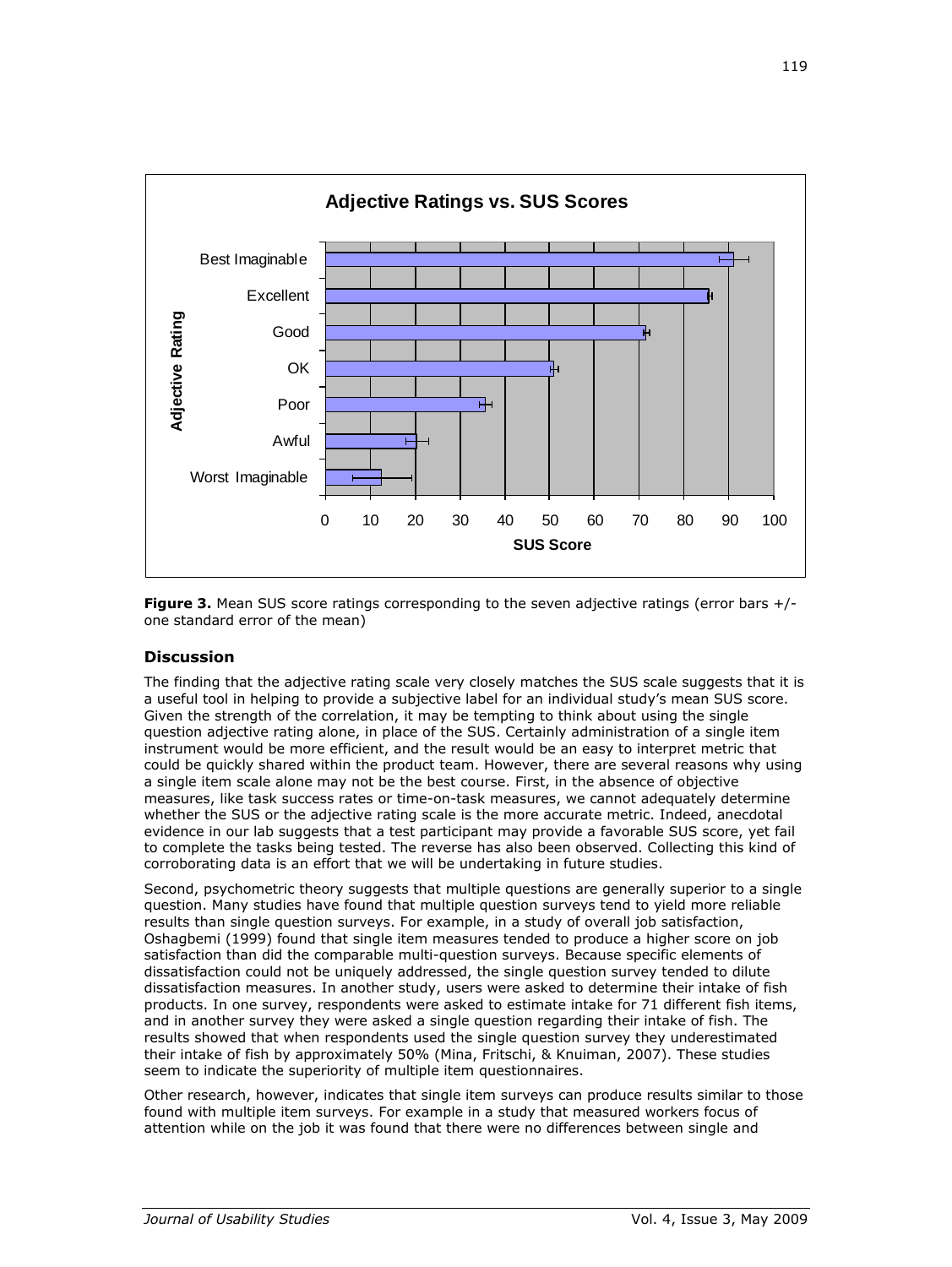multiple measures (Gardner, Cummings, Dunham, & Pierce, 1998). Similarly, Bergkvist and Rossiter (2007) found that the correlation between consumers" attitudes towards specific brands and advertisements was the same regardless of whether single or multiple item questionnaires were used.

Based on these disparate results, how do we determine whether using the adjective rating scale alone might be appropriate? The key lies in trying to understand whether the construct of usability is a concrete singular object as defined by Rossiter (2002). In order for a construct to be concrete, all of the users must understand what object is being rated. In the case of the usability studies that is a reasonable assumption, because a single item was presented to the user for evaluation. In order for an object to be considered singular, it must be considered homogenous—a single item rather than a collection of separate but related items. If an item is considered to be concrete singular, then single item questionnaires can be utilized. However, if an item is not considered to be concrete singular, then multiple item questionnaires should be utilized. Because different parts of an interface may be judged differently (e.g., the main navigation vs. the help system), we believe that the items tested as part of usability assessments are not necessarily singular. Because we assume that the interfaces are not always singular, as defined by Rossiter (2002), the non-singular nature of the item makes using *only* a single item questionnaire alone inadvisable.

Another note of caution regarding the single adjective scale is the observation that *OK* might be too variable for use in this context. In this study, OK had the highest variance of the seven adjectives. It is striking, though, that its mean score (50.9 out of 100) is at the SUS scale"s mid-point, which matches previous research on adjective ratings (Babbitt & Nystrom, 1989), that lists OK as being a mid-point value between *Neutral* and *Average*. However, participants may have believed OK to mean that something is acceptable. In fact, some project team members have taken a score of OK to mean that the usability of the product is satisfactory and no improvements are needed, when scores within the OK range were clearly deficient in terms of perceived usability.

It seems clear that the term OK is probably not appropriate for this adjective rating scale. Not only is its meaning too variable, but it may also give the intended audience for SUS scores a mistaken impression that an OK score is satisfactory in some way. Using other, established rating scales (Babbitt & Nystrom, 1989), we believe that the terms *fair* or *so-so* are likely to still result in a mid-point value on the scale, while at the same time appropriately connoting an overall level of usability that is not acceptable in some way.

Because of the questions about how accurately the actual adjectives map to SUS scores, we are also considering testing a different adjective scale. As described earlier, we have found that a useful analog to convey a study"s mean SUS score to others involved in the product development process has been the traditional school grading scale (i.e., 90-100 = *A*, 80-89 = *B*, etc.) (Bangor, Kortum, & Miller, 2008). This has strong face validity for our existing data insofar as a score of 70 has traditionally meant passing, and our data show that the average study mean is about 70. We had earlier proposed a set of acceptability ranges (Bangor, Kortum, & Miller, 2008) that would help practitioners determine if a given SUS score indicated an acceptable interface or not. The grading scale matches quite well with these acceptability scores as well. Figure 4 shows how the adjective ratings compare to both the school grading scale and the acceptability ranges.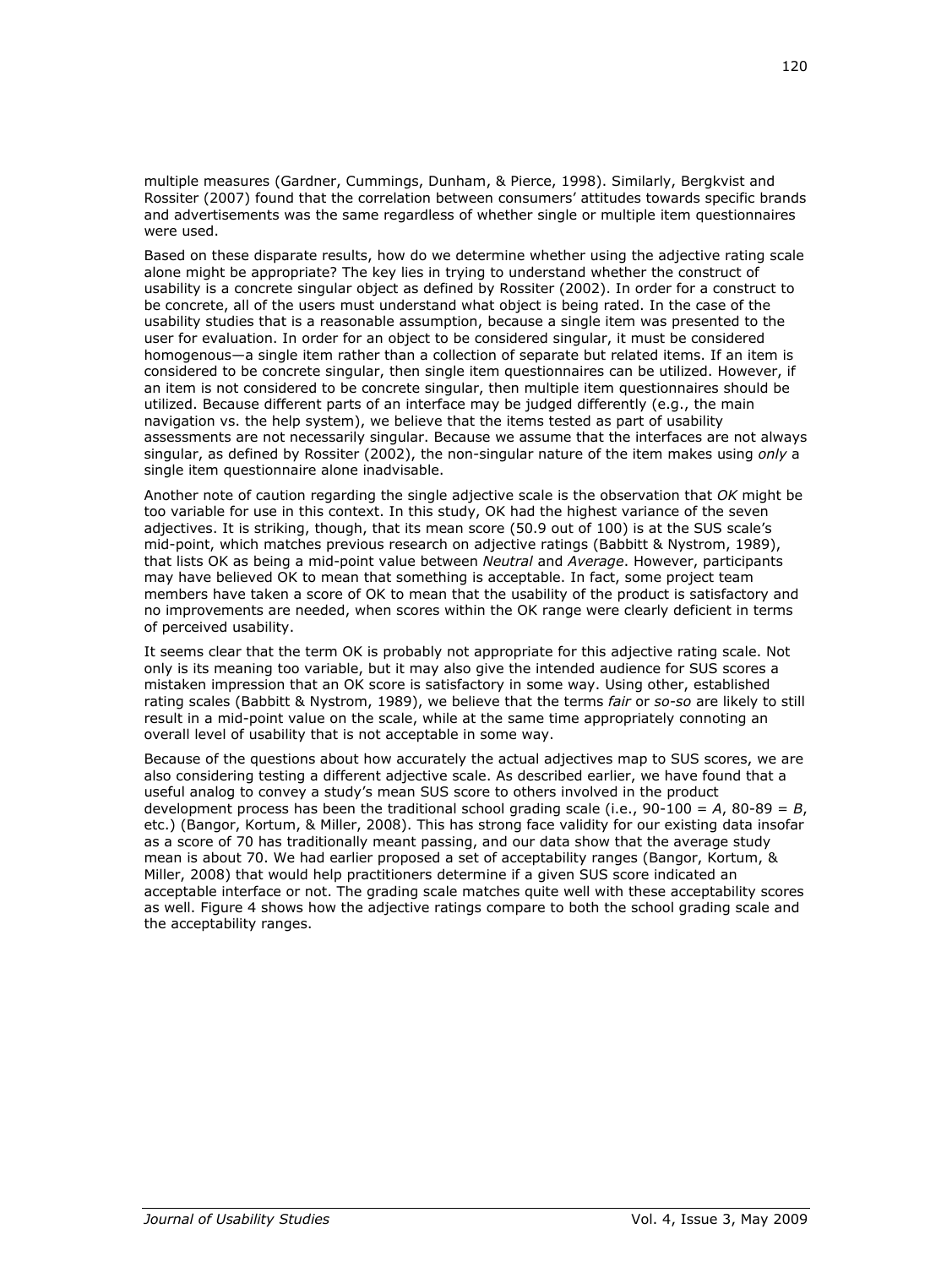

**Figure 4.** A comparison of the adjective ratings, acceptability scores, and school grading scales, in relation to the average SUS score

Finally, regardless of whether words or letter grades are used for such a scale, we believe that the results from a single score should be considered to be complementary to the SUS score and the results should be used together to create a clearer picture of the products overall usability.

The work presented here suggests several lines of future research that are needed in order to further understand both the SUS and the use of an additional single question rating scale. First and foremost, data collection will continue with the substitution of the mid-point adjective with one that carries a stronger neutral connotation than the current term of OK. With this substitution, we will also be including a letter grade scale to allow the users themselves to make the determination of a grade assignment, rather than having to rely on the anecdotal evidence presented to date. One virtue of the letter grade approach is that the subject could be asked verbally to assign a letter grade prior to presentation of the SUS. This would help remove the letter grade from the context of the SUS questions and perhaps increase the degree of independence between the two measures. We hypothesize that users may be less reluctant to give low or failing grades to poor interfaces because of their extensive exposure to this familiar scale in other domains. We believe that users may have self-generated reference points across the entire letter grade scale and because of their previous exposures could be more willing to use the full scale. If this is true, it may prove to be a valuable extension of the SUS and help solve the range restriction issue that is prevalent in SUS scores. If the letter grade score does indeed prove to be reliable and useful, further investigations will need to focus on whether such a single score assessment might be sufficient. One important element of these investigations will be to examine the relationship between the SUS, the seven-point adjective rating scale, and the letter grade scale with objective measures of usability such as time-on-task and task success rates.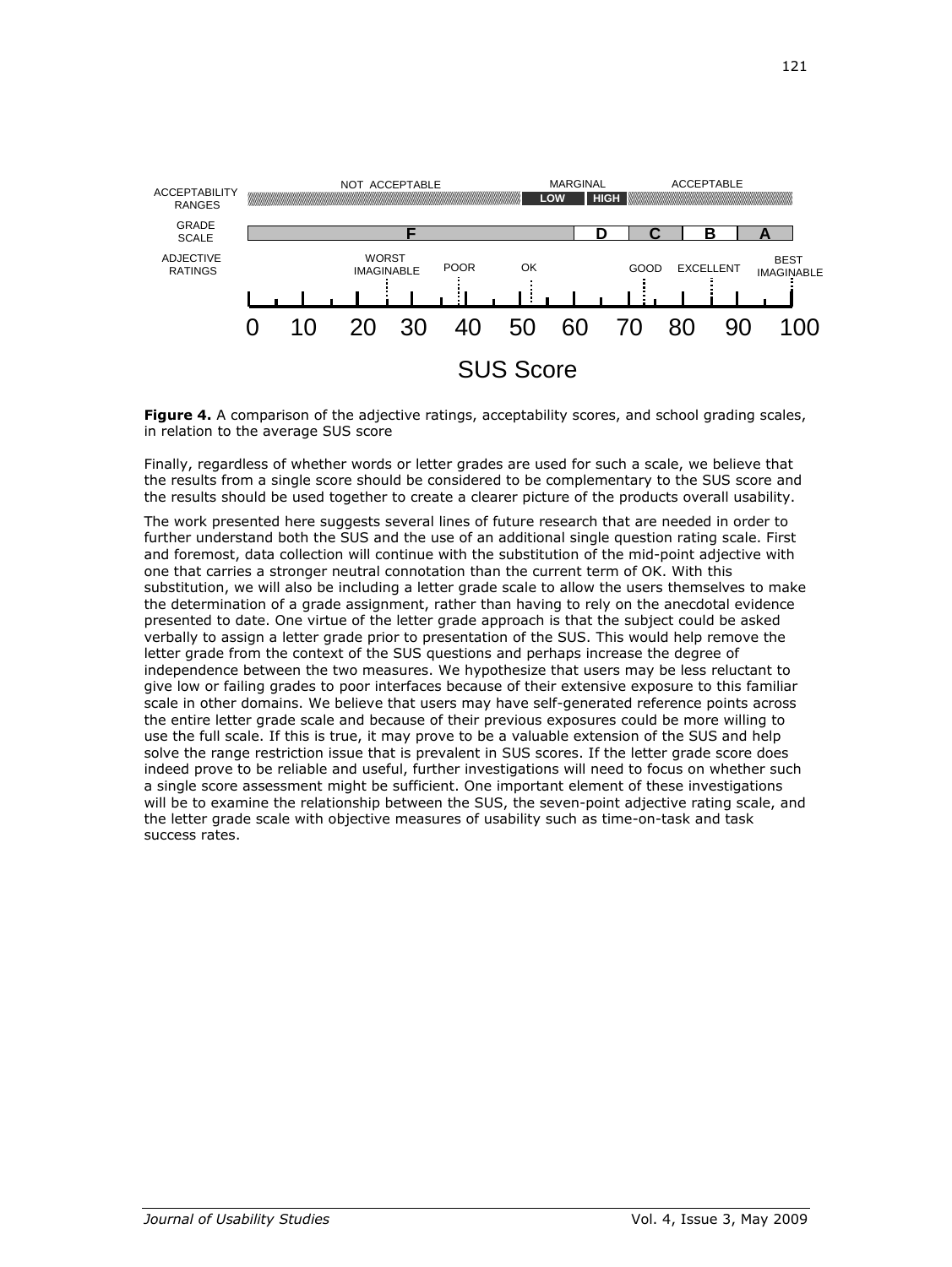## **Practitioner's Take Away**

This research examined the addition of an adjective rating scale to the System Usability Scale (SUS) and found the following:

- The SUS is an effective, reliable tool for measuring the usability of a wide variety of products and services.
- The 0 to 100 scale is intuitive to understand, yet raises many questions about what a single SUS score means in an absolute sense.
- Analysis of nearly 1,000 SUS scores has shown that an adjective rating is highly correlated with SUS scores.
- The addition of an adjective rating scale to the SUS can help practitioners interpret individual SUS scores, and aid in explaining the results to non-human factors professionals.
- The SUS score associated with the mid-point adjective of *OK* is consistent with previous adjective rating scale research, but the connotation of OK may suggest an acceptable product. We present alternative adjectives that have similar ratings but that suggest a more accurate connotation of the product's actual usability.
- Using a letter grade scale in lieu of an adjective scale could be an alternate way to understand the absolute meaning of a SUS score.

## **References**

- Babbitt, B.A. & Nystrom, C. O. (1989). *Questionnaire Construction Manual*. Fort Hood, TX: US Army Research Institute for the Behavioral and Social Sciences, Research Product 89-20.
- Bangor, A. W. (2000). *Display Technology and Ambient Illumination Influences on Visual Fatigue at VDT Workstations*. Blacksburg, VA: Unpublished Ph.D. Dissertation, Virginia Polytechnic Institute and State University.
- Bangor, A., Kortum, P., & Miller, J.A. (2008). The System Usability Scale (SUS): An Empirical Evaluation, *International Journal of Human-Computer Interaction, 24(6)*.
- Bergkvist, L. & Rossiter, J.R. (2007). The predictive validity of multiple-item versus single-item measures on the same construct, *Journal of Marketing Research, 44*, 175-184.
- Brooke, J. (1996). SUS: a "quick and dirty" usability scale. In P.W.Jordan, B. Thomas, B.A. Weerdmeester, and I.L. McClelland (Eds.) *Usability Evaluation in Industry* (189-194). London: Taylor and Francis.
- Finstad, K. (2006). The System Usability Scale and Non-Native English Speakers, *Journal of Usability Studies, 4 (1)*, 185-188.
- Gardner, D.G., Cummings, L.L., Dunham, R.B., & Pierce, J.L. (1998). Single-item versus multiple-item measurement scales: an empirical comparison, *Educational and Psychological Measurement, 58(6)*, 898-915.
- Mina, K. Fritschi, L., & Knuiman, M. (2007). Do aggregates of multiple questions better capture overall fish consumption than summary questions? *Public health nutrition, 11(2)*, 196-202.
- Olacsi, G. S. (1998). *Subjective Image Quality of CRT Displays under Ambient Glare: Assessing the ISO 9241-7 Ergonomic Technical Standard*. Blacksburg, VA: Unpublished M.S. Thesis, Virginia Polytechnic Institute and State University.
- Oshagbemi, T. (1999). Overall job satisfaction: how good are single versus multiple-item measures? *Journal of Managerial Psychology, 14 (5)*, 388-403.
- Rossiter, J.R. (2002). The C-OAR-SE procedure for scale development in marketing, *International Journal of Research in Marketing, 19*, 305-335.
- Tullis, T. S. & Stetson, J. N. (2004, June 7-11). A Comparison of Questionnaires for Assessing Website Usability, *Usability Professionals Association (UPA) 2004 Conference*, Minneapolis, USA.